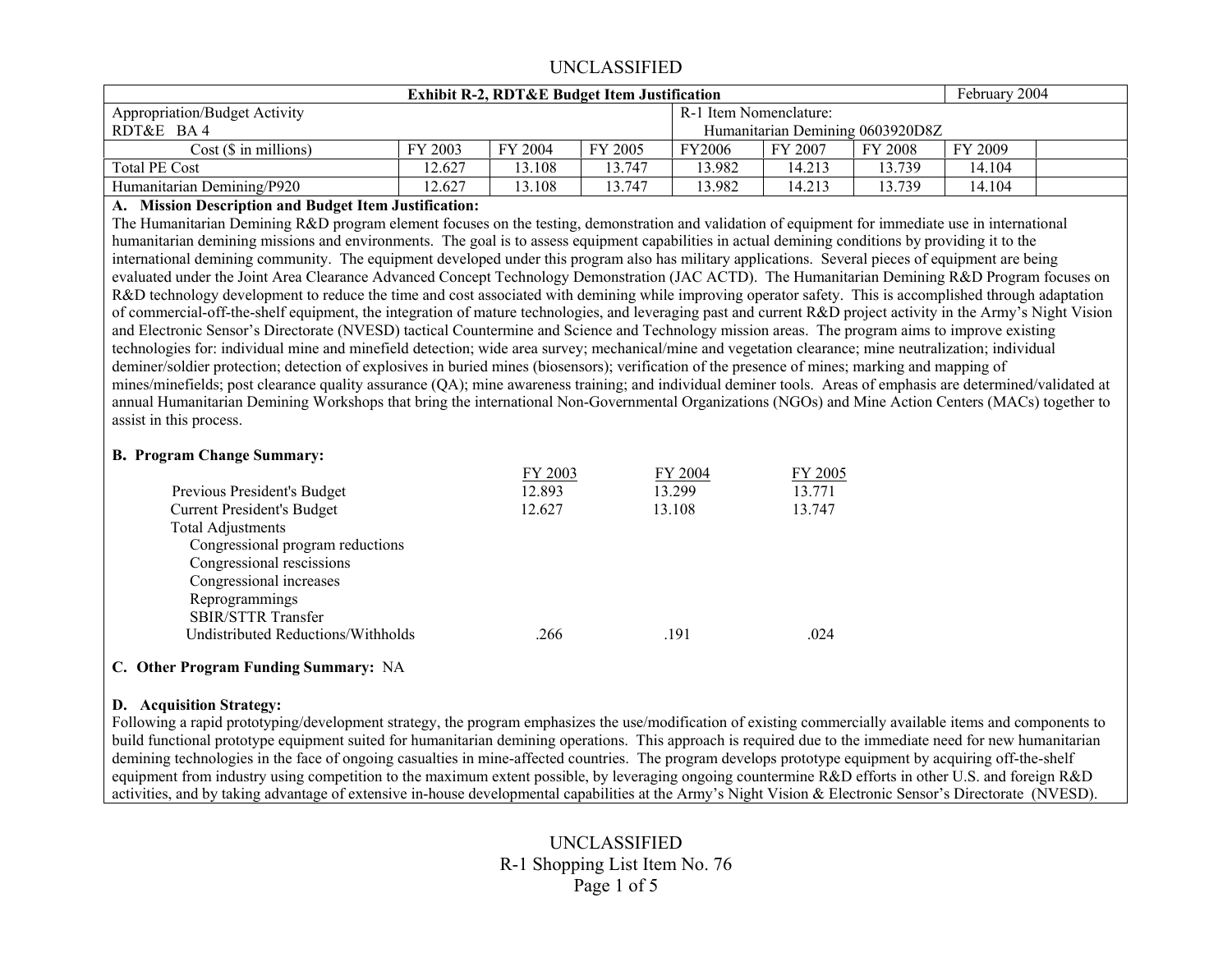|                                                                 | February 2004 |         |         |               |                                  |         |         |  |
|-----------------------------------------------------------------|---------------|---------|---------|---------------|----------------------------------|---------|---------|--|
| Project Name and Number<br><b>Appropriation/Budget Activity</b> |               |         |         |               |                                  |         |         |  |
| RDT&E.<br><b>BA4</b>                                            |               |         |         |               | Humanitarian Demining 0603920D8Z |         |         |  |
| $Cost$ ( $\$\$ in millions)                                     | 2003          | FY 2004 | FY 2005 | <b>FY2006</b> | FY 2007                          | FY 2008 | FY 2009 |  |
| Humanitarian Demining/P920                                      | 12.627        | .108    | 13 747  | 13.982        | 14.213                           | 13.739  | 14.104  |  |

### **B. Mission Description and Budget Item Justification:**

The Humanitarian Demining R&D program element focuses on the testing, demonstration and validation of equipment for immediate use in international humanitarian demining missions and environments. The goal is to assess equipment capabilities in actual demining conditions by providing it to the international demining community. The equipment developed under this program also has military applications. Several pieces of equipment are being evaluated under the Joint Area Clearance Advanced Concept Technology Demonstration (JAC ACTD). The Humanitarian Demining R&D Program focuses on R&D technology development to reduce the time and cost associated with demining while improving operator safety. This is accomplished through adaptation of commercial-off-the-shelf equipment, the integration of mature technologies, and leveraging past and current R&D project activity in the Army's Night Vision and Electronic Sensor's Directorate (NVESD) tactical Countermine and Science and Technology mission areas. The program aims to improve existing technologies for: individual mine and minefield detection; wide area survey; mechanical/mine and vegetation clearance; mine neutralization; individual deminer/soldier protection; detection of explosives in buried mines (biosensors); verification of the presence of mines; marking and mapping of mines/minefields; post clearance quality assurance (QA); mine awareness training; and individual deminer tools. Areas of emphasis are determined/validated at annual Humanitarian Demining Workshops that bring the international Non-Governmental Organizations (NGOs) and Mine Action Centers (MACs) together to assist in this process.

#### **B. Accomplishments/Planned Program**

|                                            | FY 2003               | <sup>v</sup> Y 2004 | 2005<br>$\mathbf{W}$                                    |  |
|--------------------------------------------|-----------------------|---------------------|---------------------------------------------------------|--|
| Effort/Subtotal<br>Accomplishment/<br>Cost | $\sim$ $\sim$<br>2.02 | 3.108               | $\sim$ $\sim$ $\sim$<br>$\overline{\phantom{a}}$<br>. J |  |
| --------<br>--- -                          |                       |                     |                                                         |  |

#### **FY2003 Accomplishments**

Continued to develop and demonstrate detection technologies for discrimination and confirmation to include leveraging existing technology from the tactical countermine area. Continued to develop: Improved handheld detection using new developments in electro-magnetic induction, ground penetrating radar and acoustic technology; individual mine neutralization technologies using both high and low order detonation methods to include neutralization of mines under water; vegetation and mechanical clearance systems suitable for removing dense vegetation from mined areas and for excavating and clearing landmines for large area reduction and QA operations; and a solar powered battery charging system for field operations. Initiated/fielded operational evaluations of detection, mine/vegetation clearance and neutralization technologies in mine infested regions of the world. This includes the Mine Clearing Cultivator and Mine Clearing Sifter in Angola, the Uni-disk in Mozambique, the MAXX mini-mulcher in Namibia and Rwanda, a Tempest vegetation clearer in Thailand and Mozambique, the Survivable Demining Tractor and Tools in Thailand, the Sifting Excavator for a new operational field evaluation in Honduras, and Setco tires to Halo Trust (a humanitarian demining non-governmental organization) in Sri-Lanka, Djibouti and Georgia. Conducted site surveys/country assessments for Azerbaijan, Honduras, Angola and Mozambique to provide advice on specific prototype items developed under the program would be best suited based on the situation in the country and also assist in future development efforts. Conducted the annual HD Workshop in July 2003 to determine/validate areas of emphasis for technology development.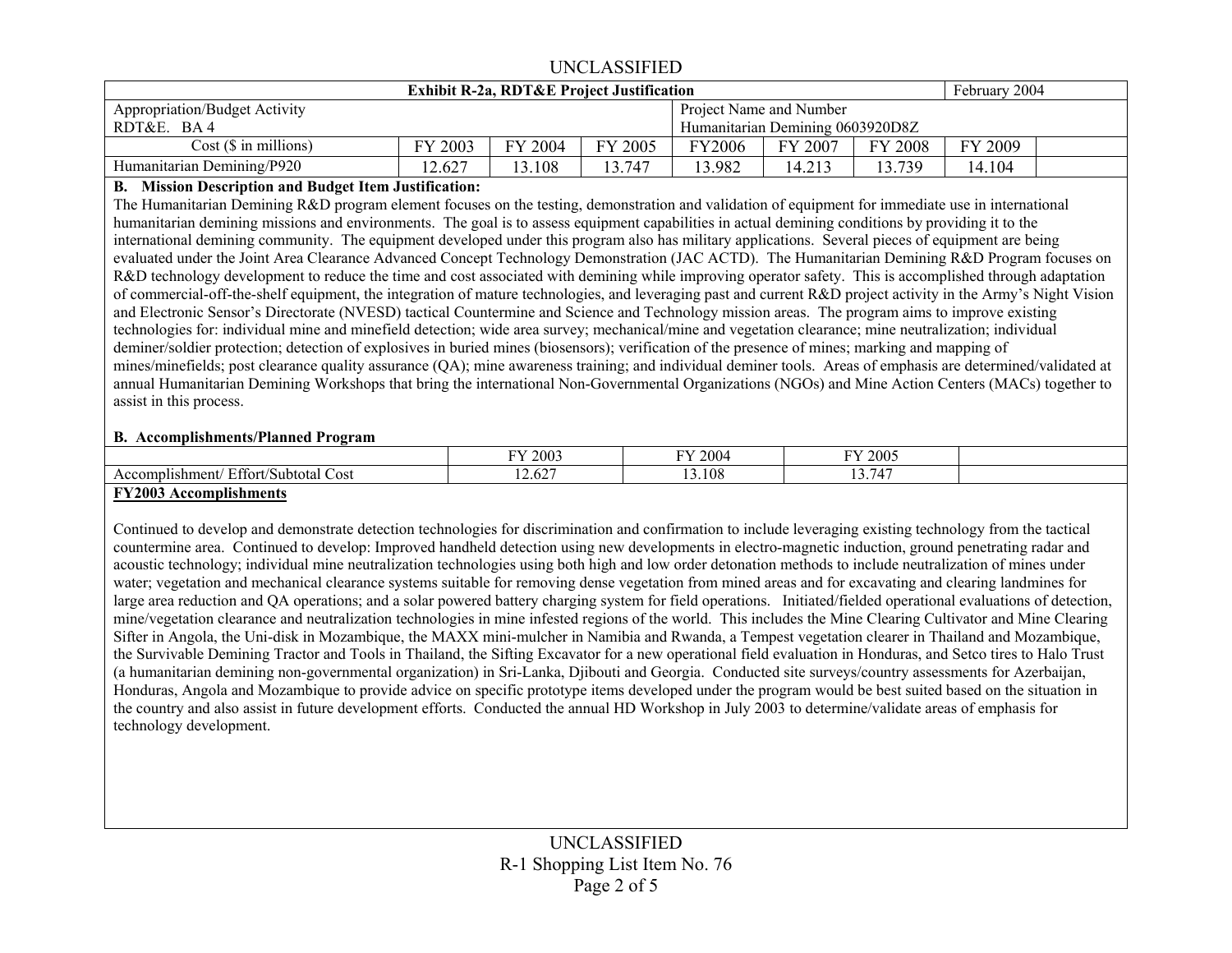|                                                      | FY 2003 | FY 2004                             | FY 2005     |  |
|------------------------------------------------------|---------|-------------------------------------|-------------|--|
| Effort/Subtotal<br>$\sim$<br>Cost<br>Accomplishment/ | 2.627   | .108<br>$\ddot{\phantom{1}}$<br>- - | 12.71<br>74 |  |
| .                                                    |         |                                     |             |  |

### **FY 2004 Plans:**

Continue to develop and demonstrate detection technologies for discrimination and confirmation to include leveraging technology from the tactical countermine area. Continue to develop improved handheld detection technologies, and mine/minefield marking. Continue to develop vegetation and mechanical clearance and neutralization systems suitable for removing dense vegetation from mined areas and excavating and clearing landmines for large area reduction and quality assurance operations. Initiate a comparative analysis of existing individual mine neutralization technologies. Continue to develop and demonstrate individual deminer tools and equipment. Conduct site survey(s), country assessment(s) and initiate/sustain operational field evaluations of prototypes developed under the program in the area of detection, mine/vegetation clearance, neutralization and personal deminer protection systems in mine-infested regions of the world. Continue on-going operational field evaluations of mine/vegetation clearance systems in heavily mined regions throughout the world. Continue development of equipments suitable for area reduction and quality assurance operations. Complete and distribute the 2003 Humanitarian Demining R&D Program Developmental Technologies video to assist with the global demining effort. Conduct an annual HD Requirements Workshop.

### **FY 2005 Plans:**

Continue to develop and demonstrate detection technologies for discrimination and confirmation to include leveraging technology with the tactical countermine area. Continue to develop detection technologies to improve detection capability and reduce false alarms. Continue to conduct site survey(s), country assessment(s) and operational field evaluations of detection, mine/vegetation clearance and neutralization systems in mine infested regions of the world. Continue to develop and demonstrate individual deminer protective equipment. Continue development of equipment suitable for area reduction and quality assurance operations. Continue wide area detection cooperative endeavor with international partners. Continue the mine neutralization technologies comparative evaluation initiated in FY2004. Complete and distribute the 2004 Humanitarian Demining R&D Program Developmental Technologies catalog to assist with the global demining effort. Conduct an annual HD Requirements Workshop.

#### **C. Other Program Funding Summary:** NA

**Acquisition Strategy.** Following a rapid prototyping process, the program emphasizes the use/modification of existing commercially available items and components to build functional prototype equipment suited for humanitarian demining operations. This approach is required due to the immediate need for new humanitarian demining technologies in the face of ongoing casualties in mine-affected countries. The program develops prototype equipment by acquiring offthe-shelf equipment from industry using competition to the maximum extent possible, by leveraging ongoing countermine R&D efforts in other U.S. and foreign R&D activities, and by taking advantage of extensive in-house developmental capabilities at the Army's Night Vision Laboratory.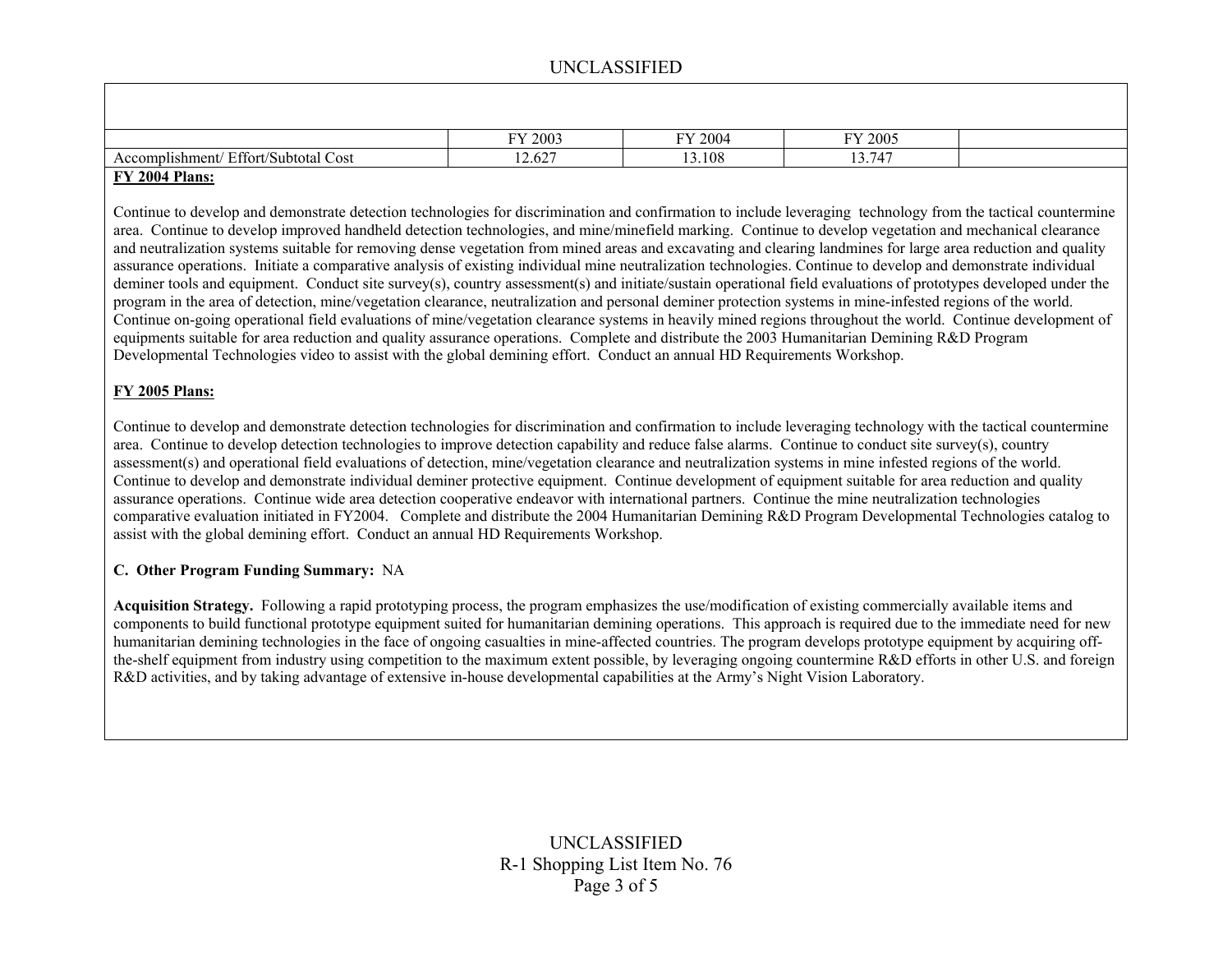| Date: February 2004<br>Exhibit R-3 Cost Analysis                                                                                                                             |                      |                      |  |            |            |                     |                         |                 |                 |                 |                              |         |                 |
|------------------------------------------------------------------------------------------------------------------------------------------------------------------------------|----------------------|----------------------|--|------------|------------|---------------------|-------------------------|-----------------|-----------------|-----------------|------------------------------|---------|-----------------|
| APPROPRIATION/BUDGET ACTIVITY<br>PROGRAM ELEMENT                                                                                                                             |                      |                      |  |            |            |                     | PROJECT NAME AND NUMBER |                 |                 |                 |                              |         |                 |
|                                                                                                                                                                              |                      |                      |  |            |            |                     |                         |                 |                 |                 |                              |         |                 |
| RDT&E / BA 4                                                                                                                                                                 |                      |                      |  | 0603920D8Z |            |                     |                         |                 |                 |                 | Humanitarian Demining / P920 |         |                 |
| Cost Categories (\$ in millions)                                                                                                                                             | Contract             | Performing           |  | Total      |            | $\overline{\rm CY}$ |                         | BY1             |                 | BY <sub>2</sub> |                              |         | Target          |
| (Tailor to WBS, or System/Item                                                                                                                                               | Method               | Activity &           |  | <b>PYs</b> | ${\rm CY}$ | Award               | BY1                     | Award           | BY <sub>2</sub> | Award           | Cost To                      | Total   | Value of        |
| Requirements)                                                                                                                                                                | & Type               | Location             |  | Cost       | Cost       | Date                | Cost                    | Date            | Cost            | Date            | Complet<br>e                 | Cost    | Contract        |
| Primary Hardware Development                                                                                                                                                 | Various <sup>1</sup> | Various <sup>2</sup> |  | 80.920     | 7.568      | $NA^3$              | 7.937                   | NA <sup>3</sup> | 8.073           | $NA^3$          | 24.281                       | 128.779 | NA <sup>4</sup> |
| Ancillary Hardware Development                                                                                                                                               |                      |                      |  |            |            |                     |                         |                 |                 |                 |                              |         |                 |
| <b>Systems Engineering</b>                                                                                                                                                   |                      |                      |  |            |            |                     |                         |                 |                 |                 |                              |         |                 |
| Licenses                                                                                                                                                                     |                      |                      |  |            |            |                     |                         |                 |                 |                 |                              |         |                 |
| Tooling                                                                                                                                                                      |                      |                      |  |            |            |                     |                         |                 |                 |                 |                              |         |                 |
| <b>GFE</b>                                                                                                                                                                   |                      |                      |  |            |            |                     |                         |                 |                 |                 |                              |         |                 |
| Award Fees                                                                                                                                                                   |                      |                      |  |            |            |                     |                         |                 |                 |                 |                              |         |                 |
| Subtotal Product Development                                                                                                                                                 |                      |                      |  | 80.920     | 7.568      |                     | 7.937                   |                 | 8.073           |                 | 24.281                       | 128.779 |                 |
| Remarks:                                                                                                                                                                     |                      |                      |  |            |            |                     |                         |                 |                 |                 |                              |         |                 |
| 1: The Humanitarian Demining R&D Program manages many individual contracts for the development of mine and minefield detection, mine and vegetation clearance,               |                      |                      |  |            |            |                     |                         |                 |                 |                 |                              |         |                 |
| individual deminer tools and personal protection equipment, and mine neutralization technologies optimized for humanitarian demining. As such, one entry cannot be made      |                      |                      |  |            |            |                     |                         |                 |                 |                 |                              |         |                 |
| for any category in this document. Competitive contracting is used to the maximum extent possible. Due to the nature of this program, which acquires very limited quantities |                      |                      |  |            |            |                     |                         |                 |                 |                 |                              |         |                 |
| (normally 1 or 2 each) of hand built or modified prototype items, most contract types are cost based.                                                                        |                      |                      |  |            |            |                     |                         |                 |                 |                 |                              |         |                 |
| 2. Since so many performing organizations, both U.S. and foreign, are involved, one entry cannot be made for any cost category in this document.                             |                      |                      |  |            |            |                     |                         |                 |                 |                 |                              |         |                 |
| 3. The HD Program goal is to award all individual efforts to ensure DoD performance goals are met or exceeded.                                                               |                      |                      |  |            |            |                     |                         |                 |                 |                 |                              |         |                 |
| 4. Because individual contracts / task efforts seldom exceed a 12 month period of performance resulting in delivery of one or two prototypes, the total value of each        |                      |                      |  |            |            |                     |                         |                 |                 |                 |                              |         |                 |
| individual contract is usually the same as the award amount for all cost categories in this document.                                                                        |                      |                      |  |            |            |                     |                         |                 |                 |                 |                              |         |                 |
|                                                                                                                                                                              |                      |                      |  |            |            |                     |                         |                 |                 |                 |                              |         |                 |
| Development Support                                                                                                                                                          |                      |                      |  |            |            |                     |                         |                 |                 |                 |                              |         |                 |
| Software Development                                                                                                                                                         | Various <sup>1</sup> | Various <sup>2</sup> |  | 3.146      | .406       | NA <sup>3</sup>     | .426                    | NA <sup>3</sup> | .433            | NA <sup>3</sup> | 1.303                        | 5.714   | NA <sup>4</sup> |
| <b>Training Development</b>                                                                                                                                                  |                      |                      |  |            |            |                     |                         |                 |                 |                 |                              |         |                 |
| <b>Integrated Logistics Support</b>                                                                                                                                          |                      |                      |  |            |            |                     |                         |                 |                 |                 |                              |         |                 |
| <b>Configuration Management</b>                                                                                                                                              |                      |                      |  |            |            |                     |                         |                 |                 |                 |                              |         |                 |
| <b>Technical Data</b>                                                                                                                                                        |                      |                      |  |            |            |                     |                         |                 |                 |                 |                              |         |                 |
| <b>GFE</b>                                                                                                                                                                   |                      |                      |  |            |            |                     |                         |                 |                 |                 |                              |         |                 |
| <b>Subtotal Support</b>                                                                                                                                                      |                      |                      |  | 3.146      | .406       |                     | .426                    |                 | .433            |                 | 1.303                        | 5.714   |                 |
| Remarks:                                                                                                                                                                     |                      |                      |  |            |            |                     |                         |                 |                 |                 |                              |         |                 |
| See remarks for notes 1, 2, 3 and 4 in the Product Development Section.                                                                                                      |                      |                      |  |            |            |                     |                         |                 |                 |                 |                              |         |                 |
|                                                                                                                                                                              |                      |                      |  |            |            |                     |                         |                 |                 |                 |                              |         |                 |
|                                                                                                                                                                              |                      |                      |  |            |            |                     |                         |                 |                 |                 |                              |         |                 |
|                                                                                                                                                                              |                      |                      |  |            |            |                     |                         |                 |                 |                 |                              |         |                 |
|                                                                                                                                                                              |                      |                      |  |            |            |                     |                         |                 |                 |                 |                              |         |                 |
|                                                                                                                                                                              |                      |                      |  |            |            |                     |                         |                 |                 |                 |                              |         |                 |